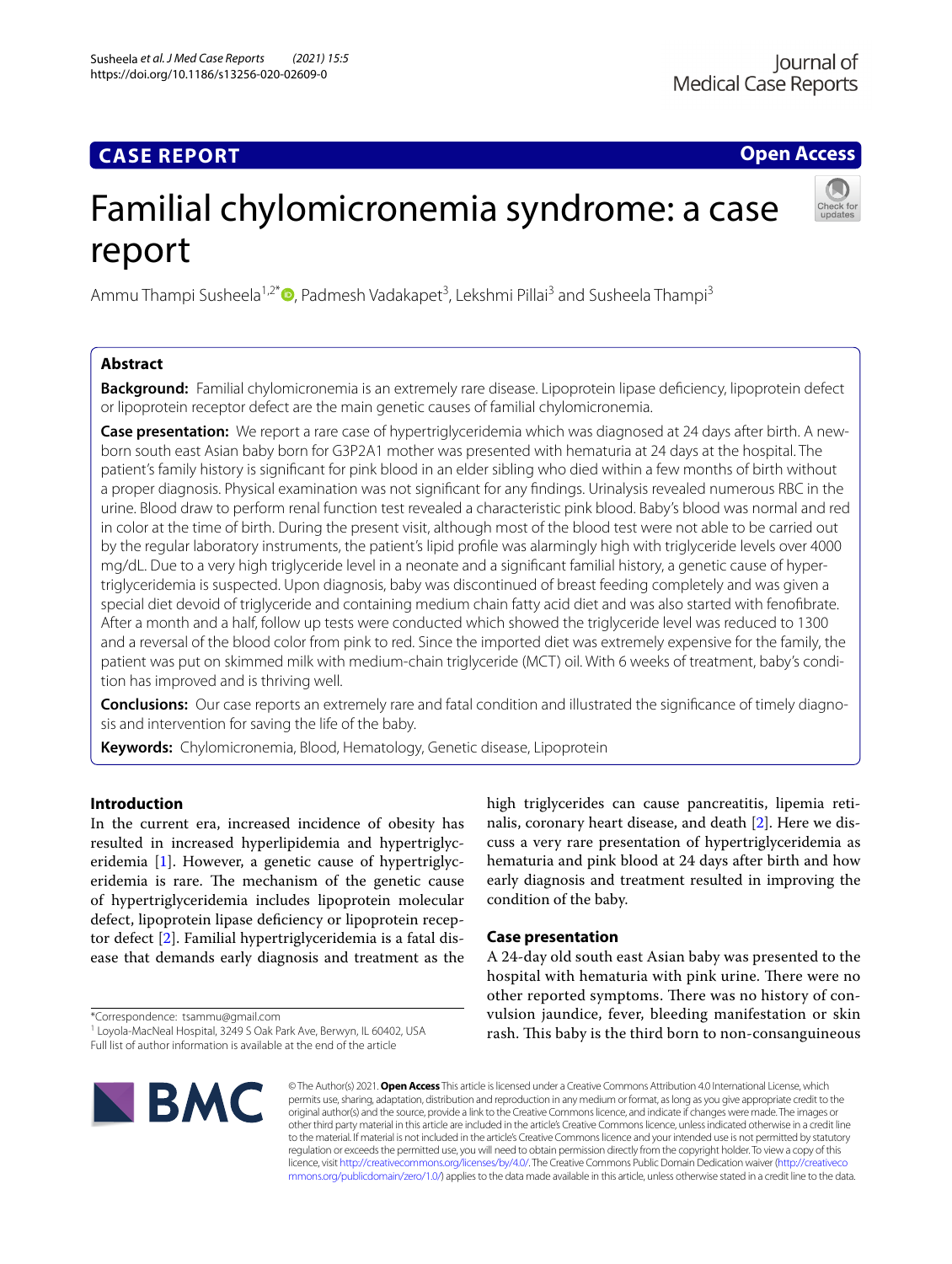parents. Since the time of birth to present, the child was fed exclusively with breastfeeding.

Family history is signifcant for similar symptoms in the elder sibling. The eldest sibling had seizures and pink blood. Although the child was taken to various hospitals a correct diagnosis was not made and the baby was continued on exclusive breastfeeding and died within 3 months after birth. The second born child is now 4 years old and is doing well.

Physical examination was insignifcant for any fndings. There were no eruptive xanthomas. The abdomen was soft and non-tender with mild hepatomegaly. There were no dysmorphic features. Vital signs at presentation on 24th day of life: heart rate 128/minute, respiratory rate 46/minute, capillary refll time (CFT) < 3 sec, SpO2 97% in room air, and temperature 36.6 deg C. A fundoscopic examination was not performed in this newborn.

Urine analysis during the present visit showed pink urine with numerous red blood corpuscles. While blood draw was attempted to collect blood for renal function test, the blood was pink in color. The blood was more viscous and milkier with characteristic pink color (Figure  $1$ ). The highly milky and viscous blood was difficult to sample, and the triglyceride levels were extremely high in thousands of mg/dL. The child had a normal liver function test with sterile blood culture. Lab tests are summarized in Table [1.](#page-2-0)

Imaging studies including ultrasound abdomen was normal. Genetic analysis was not done.

Diferential diagnosis included familial hypercholesterolemia, familial triglyceredemia, and familial combined

<span id="page-1-0"></span>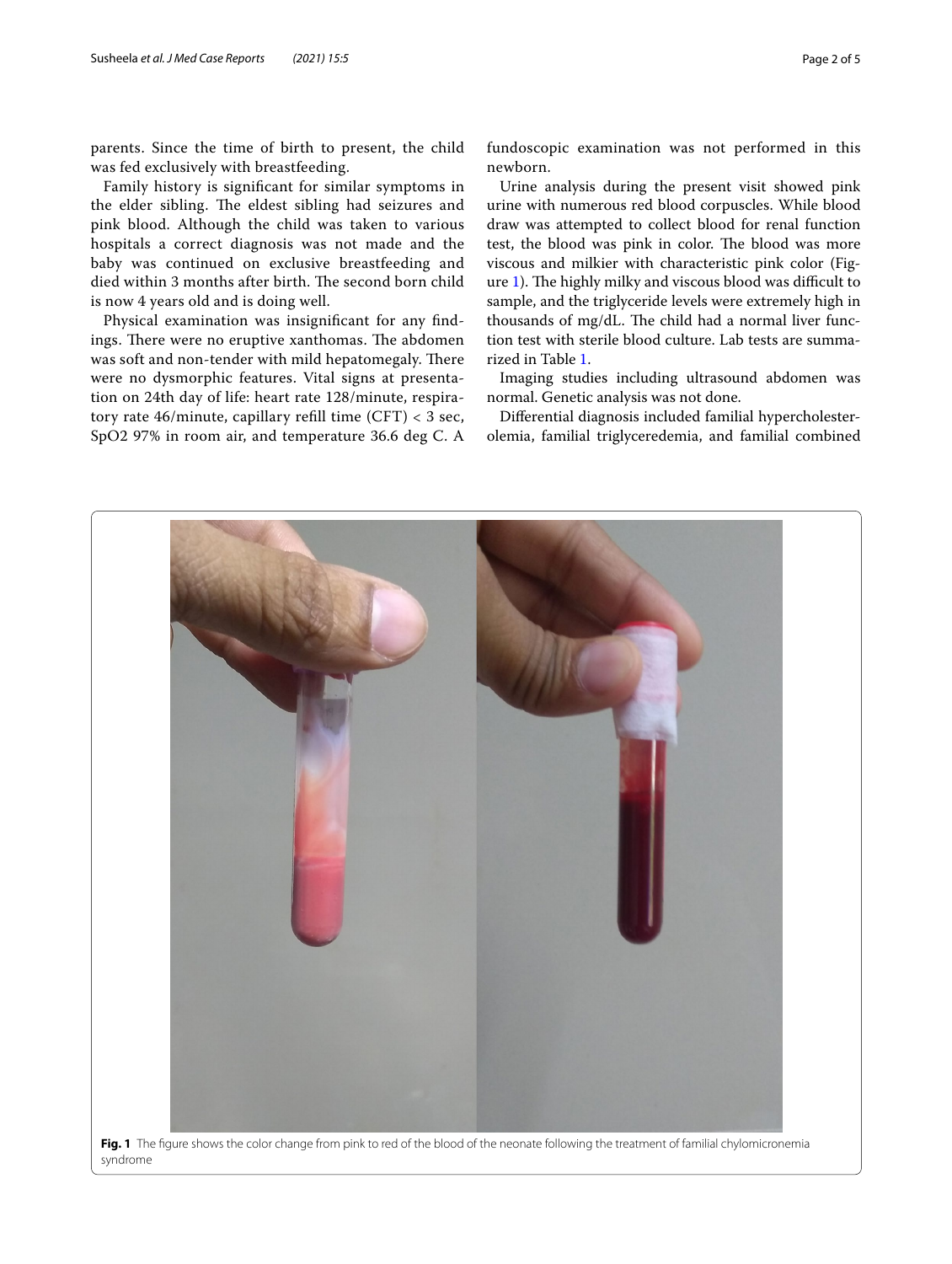<span id="page-2-0"></span>

| Table 1 Lab reports |  |  |
|---------------------|--|--|
|---------------------|--|--|

|                         | At diagnosis                            | At 6 weeks         | At 1 year age      |
|-------------------------|-----------------------------------------|--------------------|--------------------|
| Total cholesterol       | Machine does not detect sample as blood | 170 mg/dL          | $69 \text{ mg/dL}$ |
| Triglycerides           | > 4000 mg/dL (manually tested)          | 1338 mg/dL         | 142 mg/dL          |
| <b>HDL</b>              | Machine does not detect sample as blood | $12 \text{ mg/dL}$ | $13 \text{ mg/dL}$ |
| LDL                     | Machine does not detect sample as blood | 38 mg/dL           | 28 mg/dL           |
| <b>VLDL</b>             | Machine does not detect sample as blood | 268 mg/dL          | 28 mg/dL           |
| SGOT                    | Machine does not detect sample as blood | 43 U/L             | 43 U/L             |
| SGPT                    | Machine does not detect sample as blood | 40 U/L             | 24 U/L             |
| Alkaline<br>phosphatase | Machine does not detect sample as blood | 428 U/L            | 287 U/L            |

*HDL* high density lipoproteins, *LDL* low density lipoprotein, *VLDL* very low density lipoprotein, *SGOT* serum glutamic-oxaloacetic transaminase, *SGPT* serum glutamic pyruvic transaminase

hyperlipidemia. Familial triglyceredemia was the fnal diagnosis of the disease due to the high level of triglycerides. Genetic testing was not done due to the limited resources and limited fnancial background of the family.

As a part of treatment, breast feeding was stopped, and the child was put on a special imported diet called Protein-Vitamin-Mineral Module With Iron (ProViMin) that is devoid of triglyceride. Medium chain triglycerides were additionally supplemented. The baby was also started on fenofbrate to decrease the triglyceride levels. After 3 months, repeated blood test revealed a reduction in triglyceride level to 1300 mg/dL and the color of the blood reverted from pink to red (Figure [1](#page-1-0)).

#### **Discussion**

Hypertriglyceridemia is defned as the level of triglyceride above 95th percentiles of the corresponding age and sex. Hypertriglyceridemia can be mild to moderate  $(150–499 \text{ mg/dL})$  to severe ( $> 500 \text{ mg/dL}$ ). Severe hypertriglyceridemia could potentially be a fatal condition that can have primary and secondary causes. Primary hypertriglyceridemia is due to a genetic defect  $[1]$  $[1]$ . Secondary hypertriglyceridemia can be due to high-fat diet, obesity, diabetes, hypothyroidism, and medications such as estrogen and tamoxifen [[1\]](#page-4-0).

Genetic causes of hypertriglyceridemia are grouped under familial chylomicronemia syndrome [\[3](#page-4-2)]. Familial chylomicronemia syndrome (FCS) is a condition resulting due to the development of accumulation of chylomicrons in the plasma with one of the following manifestations such as eruptive xanthema, lipemia retinalis, and abdominal fndings of pain, pancreatitis, or hepatosplenomegaly. Other manifestations of this disease include blurred vision, memory disturbances, depression, dyspnea, and fushing with alcohol intake [[4\]](#page-4-3). FCS occurs in 1 in one million for homozygote and 1 in 500 for heterozygote  $[1]$  $[1]$ . The mechanism of familial chylomicronemia syndrome might be due to lipoprotein defect, lipoprotein lipase defciency, or lipoprotein receptor defect [\[2](#page-4-1)]. Studies have reported that T108R mutation in GP1HBP1 suggests chylomicronemia [\[2\]](#page-4-1). 25% of cases of familial chylomicronemia syndrome manifest during infancy although extremely rare cases manifest during the neonatal period as in this case within 24 days after birth [\[1\]](#page-4-0). Several cases have been reported in India between 20 and 60 days of birth  $[1, 5, 6]$  $[1, 5, 6]$  $[1, 5, 6]$  $[1, 5, 6]$  $[1, 5, 6]$ .

The physical presentation of the hypertriglyceridemia includes abdominal pain, eruptive xanthomas, hepatosplenomegaly, recurrent acute pancreatitis, and lipemia retinalis  $[1]$  $[1]$ . The heterozygous FCS can present with varying severity and usually manifest as pallor, anemia, jaundice, irritability, and diarrhea [\[1](#page-4-0), [7\]](#page-4-6). A study conducted in Quebec, Canada illustrated LPL defciency with heterozygous genotype presenting as irritability, pallor, gastrointestinal bleed, anemia, and splenomegaly [[8\]](#page-4-7).

Severe hypertriglyceridemia can cause pink colored blood, milky white supernatant, falsely elevated hemoglobin, and pseudohyponatremia [\[9](#page-4-8)]. Milky pink viscous blood is one of the characteristics of severe hypertriglyceridemia  $[5]$  $[5]$ . The pink color is due to the intermingling of the red blood corpuscles with the opaque white triglycerides containing very low-density lipoprotein and chylomicrons  $[9]$ . The centrifuge of the blood will yield milky white serum which is due to high levels of VLDL or chylomicrons [\[9](#page-4-8)]. Lab studies usually reveal very high levels of triglycerides and cholesterol. In most reported cases, hemoglobin is usually lower with high levels of triglycerides [[9\]](#page-4-8). However, extreme hypertriglyceridemia can result in alteration of peripheral blood and artifcially elevated hemoglobin. Automated hemoglobin measurements are based on spectrophotometric methods while other light interfering materials such as triglyceride containing particles may result in falsely elevated hemoglobin [\[9](#page-4-8)]. Another false test includes pseudohyponatremia as the volume of the non-aqueous phase of serum increases due to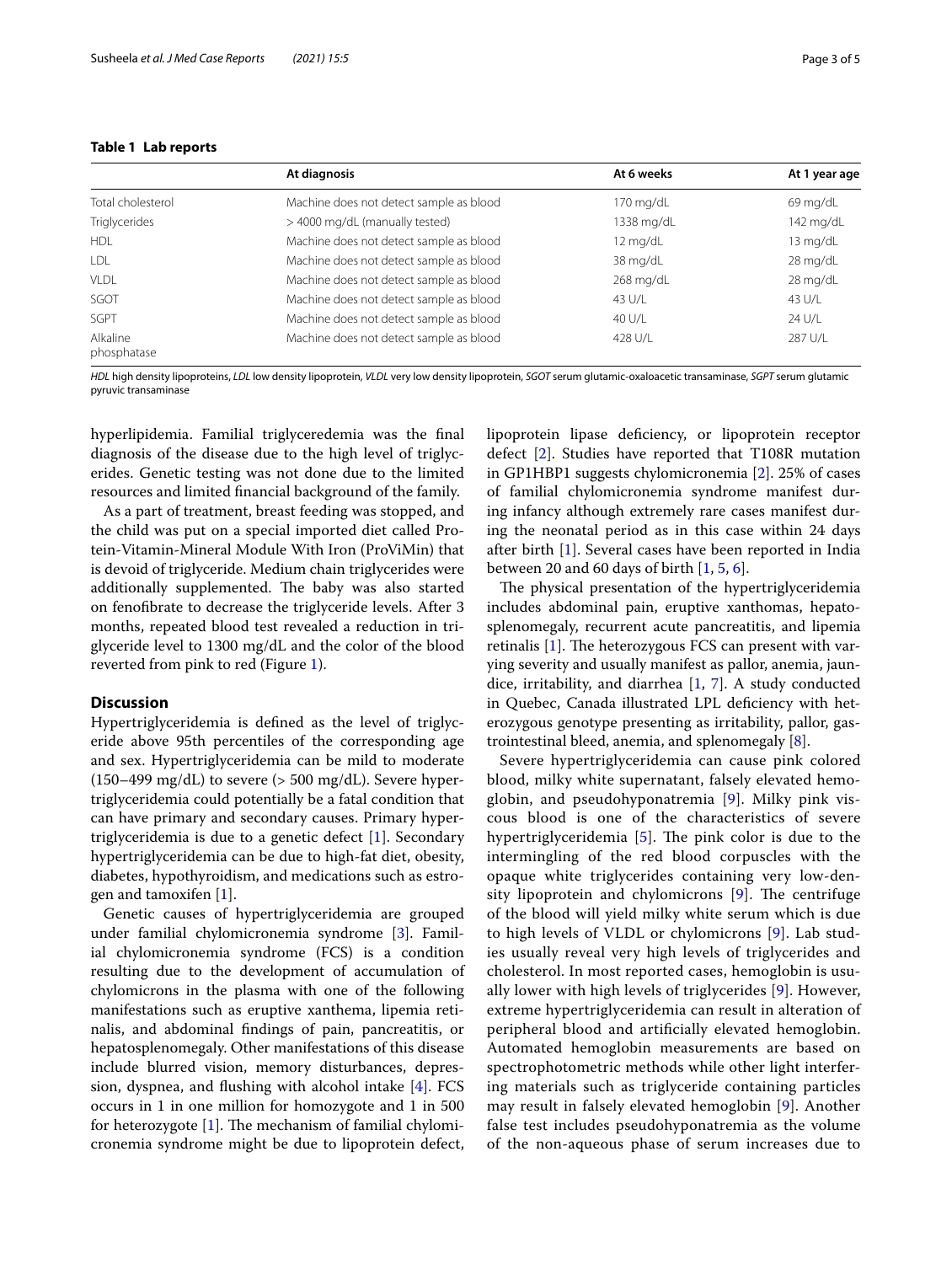severely increased lipid levels or protein levels or radiocontrast substance or dextran. Whereas the real sodium levels remain unchanged. Pseudohyponatremia can be confrmed by using the corrected sodium formula in hypertriglyceridemia and hyperlipidemia [\[9](#page-4-8)]. The pink hematuria in the newborn may be due to chylohematuria as hematuria is often seen in association with chyluria [[10\]](#page-4-9).

Abnormal levels of triglycerides and cholesterol can lead to metabolic dysfunction and cardiac diseases [\[11](#page-4-10)]. Complications of FCS include pancreatitis, pancreatic necrosis, and coronary artery disease  $[4]$  $[4]$  $[4]$ . The deterioration of pancreas occurs very slowly in FCS. Pancreatic damage is due to the direct molecular efect of free fatty acids. The high concentration of free fatty acids causes reduced pH, that activates trypsinogen. Chylomicrons may damage distal pancreatic circulation that may damage pancreatic blood circulation thus inducing ischemia. The damage to the pancreatic circulation can alter the acinar function, exposing the pancreatic tissue to triglycerides. Exposure to triglycerides can activate the pancreatic lipase and induce autoinflammation  $[9, 1]$  $[9, 1]$ [12\]](#page-4-11). Chang *et al.* have identifed genes responsible for hypertriglyceredemic pancreatitis [\[13](#page-4-12), [14](#page-4-13)]. A serum triglyceride level greater than 203.4 mg/dL (11.3 mmol/L) indicates an increased risk of developing acute pancreatitis with incidence up to 21% [\[9](#page-4-8)]. Hypertriglyceridemia pancreatitis may not be diagnosed by serum amylase levels as substantial hyperamylase may not be seen in almost half of the patients  $[9]$  $[9]$  $[9]$ . The circulating inhibitor may cause suppression of enzyme activity and serum amylase [[9\]](#page-4-8). However, a study done by Keim *et al.* reported that lipase is superior to amylase in detecting acute pancreatitis. Lipase at the cutoff near upper limit of normal was more predictive of acute pancreatitis after two days of abdominal pain. Simultaneous assay of lipase and amylase marginally improved the specifcity of the diagnosis in patients with acute abdominal pain [\[15](#page-4-14)]. An ultrasound abdomen is also recommended to detect pancreatitis. Biopsy of eruptive xanthomas can be helpful for the diagnosis of hyperlipidemia.

Data for optimal treatment of familial hypertriglyceridemia and hypercholesterolemia is rare [\[1\]](#page-4-0). FCS due to Lipoprotein lipase (LPL) deficiency or apolipoprotein C-II (apo CII) defect is difficult to treat  $[1]$  $[1]$ . Previous reports have mentioned beneft from dietary restriction, lipid-lowering agent, medium chain fatty acid formula, intravenous fluid (IVF), and blood transfusion [[1\]](#page-4-0). Dietary triglyceride level restriction is of paramount importance with target levels of 50 g/day or under 25% of total calorie intake to less than 20 g/day or under 15% of total calorie intake for adults [\[1](#page-4-0), [16\]](#page-4-15). In neonates, breastfeeding must be stopped completely as breast milk can increase the triglyceride levels. A special diet of medium chain fatty acid oil is available [\[1](#page-4-0), [2,](#page-4-1) [6](#page-4-5)].

Fibric acid derivatives such as Gemfbrozil and Fenofbrate are recommended [\[1\]](#page-4-0). Fenofbrate may reduce hepatic triglyceride synthesis and increase LPL activity  $[1]$ . The adverse effect of fibrates includes GI upset, cholelithiasis, elevated levels of creatinine kinase and liver enzymes [\[1](#page-4-0)]. Wheeler *et al.* conducted an RCT in 16 children with FCS on fenofbrate and found only 1 person developed transaminases  $[17]$  $[17]$ . The use of statin in infants can lead to myopathy and rhabdomyolysis [\[1](#page-4-0)]. Niacin is not recommended in children due to poor tolerance, serious adverse effects, and limited data [\[1](#page-4-0)].

Plasmapheresis may also be performed for the rapid removal of the chylomicrons [\[9](#page-4-8)]. Reports have shown that plasmapheresis decreases plasma triglycerides up to 70% in patients with hypertriglyceridemic pancreatitis when the standard medical therapy fails. It remains the quickest way to reduce triglycerides and early initiation can prevent end organ damage [\[18](#page-4-17)].

#### **Conclusion**

Our case illustrates a rare disorder that was timely diagnosed and managed that saved the life of a newborn. Due to the rarity of the disease, there is insufficient data regarding treatment protocol for familial chylomicronemia syndrome which can present as pink blood in an infant. Hence if a patient presents with pink blood, hypertriglyceridemia must be ruled out as it is a reversible and manageable condition with dietary restrictions, special formula diet, lipid-lowering agents, and plasmapheresis.

#### **Acknowledgements**

Authors like to acknowledge Ahalia Women and children's hospital, Palakkad

#### **Authors' contributions**

ATS, ST, and PV wrote the case report. LP and PV treated the neonate. All the authors fnalized on the fnal case report. All authors read and approved the final manuscript.

#### **Funding**

This case report did not have any funding to disclose.

#### **Availability of data and materials**

Any additional data or material is available on request.

#### **Ethics approval and consent to participate**

This is a case report. Consent to publish was obtained from parents of the neonate.

#### **Consent for publication**

Written informed consent was obtained from the parents of the neonate for publication of this case report and any accompanying images. A copy of the written consent is available for review by the Editor-in-Chief of this journal.

#### **Competing interests**

All the authors have no fnancial interest to disclose.